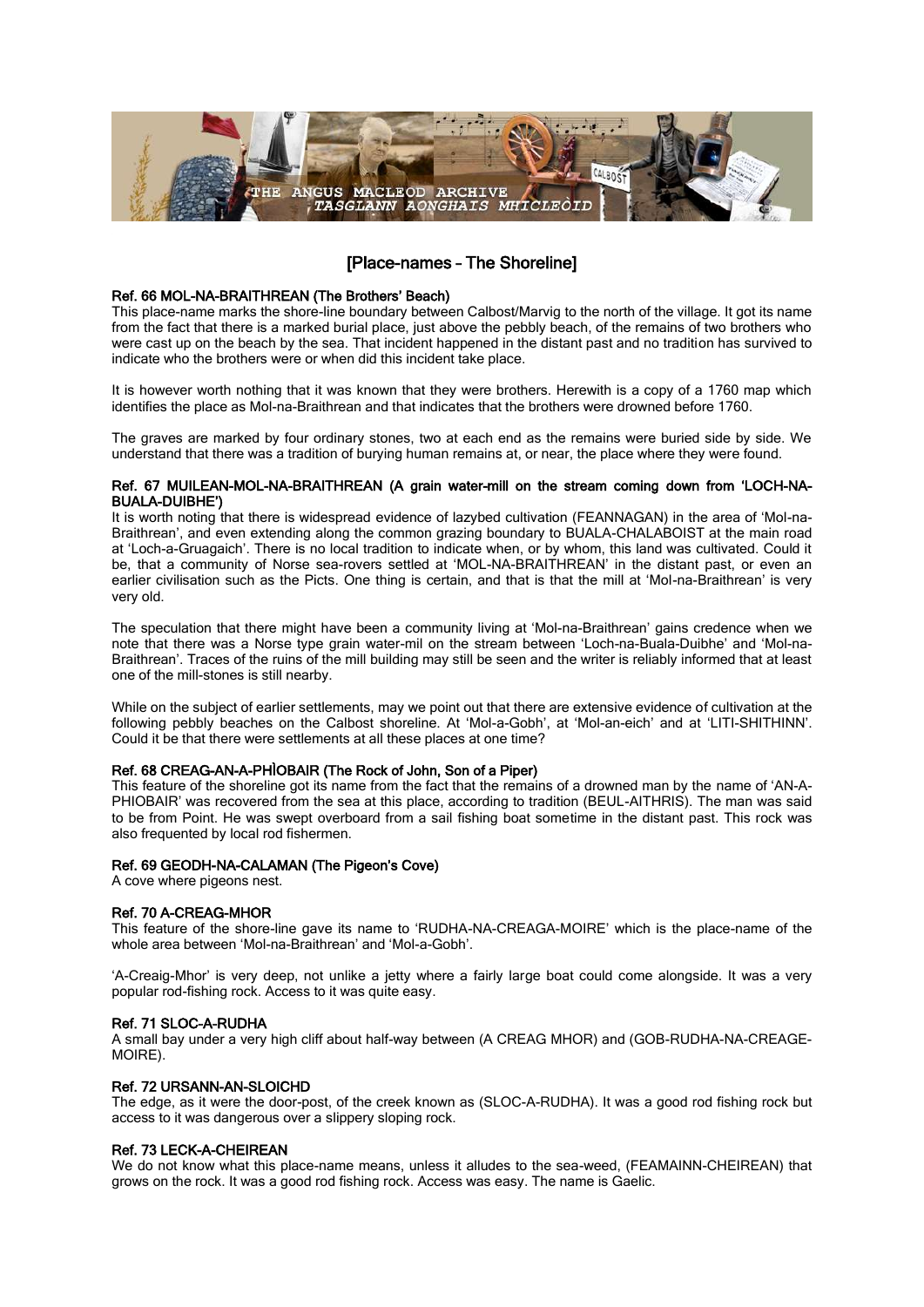#### Ref. 74 GOB RUDHA NA CREAGE MOIRE

The point or headland of 'RUDHA-NA-CREAGE MOIRE.' A good fishing rock. Access was very easy and safe.

#### Ref. 75 CAIRN-AN-IMMIDH (The Cairn of the Butter)

The derivation of this place name is puzzling. It is a creek with easy access to it, and it was used in the past as a natural sheep fanking place, particularly at shearing-time.

#### Ref. 76 GEODHA-NA-BIADHTAICHAN

The Creek or Cove of Birds of Prey.

#### Ref. 77 SGEIR-GEODHA-RUDHA-NA-H'EIGHEACHD

A tidal rock close to the shore. The name is Gaelic.

## Ref. 78 GEODHA-RUDHA-NA-H'EIGHEACHD

The meaning of this place-name is not known to us. It is a creek consisting of dark rock formation.

#### Ref. 79 CUL-NA-CREAGE-RUAIDH

Gaelic, literally, the back, or the north side of the high cliff known as 'A CREAG RUADH'.

#### Ref. 80 GOB-NA-CREAGE-RUAIDH

Gaelic, a prominent headland a little to the north of the pebbly beach known as Mol-a-Gobh where the village boats are hauled up on the beach.

#### Ref. 81 CREAG MHURCHAIDH

Gaelic, 'Murdo's Rock', a rod fishing rock a little to the south of the headland, 'GOB-NA-CREAGE-RUAIDH'. Access was difficult.

#### Ref. 82 AN-CEANN-GARBH

A Gaelic place-name, indicating a scatter of fairly large boulders at the north end of the pebbly beach known as 'MOL-A-GABH'.

#### Ref. 83 'CAILLEACH-A-GOBH' (grave)

Above the 'CEANN-GARBH' on a rising on the sloping hill, may be seen a grave marked by an ordinary stone at each end. It is the grave of an elderly lady from Harris. It is about 200 yds above high-water mark.

'Cailleach-a-Gobh' and her son were subjected to eviction somewhere in Harris and they were making their way to Stornoway in a small boat, when they hit a submerged reef at 'STACK-AN-FHIR-MHAOL', at the southern edge of CALBOST BAY and their boat capsised.

Their cries for help were heard by Calbost people out cutting peats in Rubh-na-Creage-Moire and they rushed along to Mol-a-Gobh and launched a boat and hurried to the rescue, but it was too late for the mother but the son was saved and subsequently lived in Stornoway.

## Ref. 84 MOL-A-GOBH – A Pebbly Beach

It was on this beach that the boats of the village were hauled up because the bay was open to the sea and therefore unsuitable for mooring boats.

The people of Calbost were crofter fishermen and their 12 to 20 foot keel boats were used extensively at Calbost in the  $18<sup>th</sup>$ ,  $19<sup>th</sup>$  and early part of the  $20<sup>th</sup>$  century, particularly in the winter season. They fished with small and great lines as well as gill-nets for herring.

At the end of the  $18<sup>th</sup>$  and the beginning of the  $19<sup>th</sup>$  centuries a salted white fishing business was conducted from this beach. A salting house stood in the narrow neck of land leading to 'Eilean-a-Gobh', where a wooden fishing shed stands at present.

Kelping was also conducted here and we believe that the ruins of the kelping kilns may be seen in 'Eilean-a-Gobh'. 'Eilean-a-Gobh' is actually a peninsula not an island.

The Congested District Board 1896 to 1912 gave assistance for the installation of a winch for the hauling of the boats on the beach. John Macleod (Iain Aonghais), 1 Calbost installed the winch. By the 1920s that winch was out of action because of wear and tear and it was difficult to haul the big boats.

The writer purchased privately a second-hand winch from the old abbatoir at Stornoway in 1958 for £30= and applied for grant aid from the Lewis District Council. Subsequently they granted £30= and we installed the winch and provided a hawser and a wooden box to protect the winch voluntary. It is still there in good condition and very useful.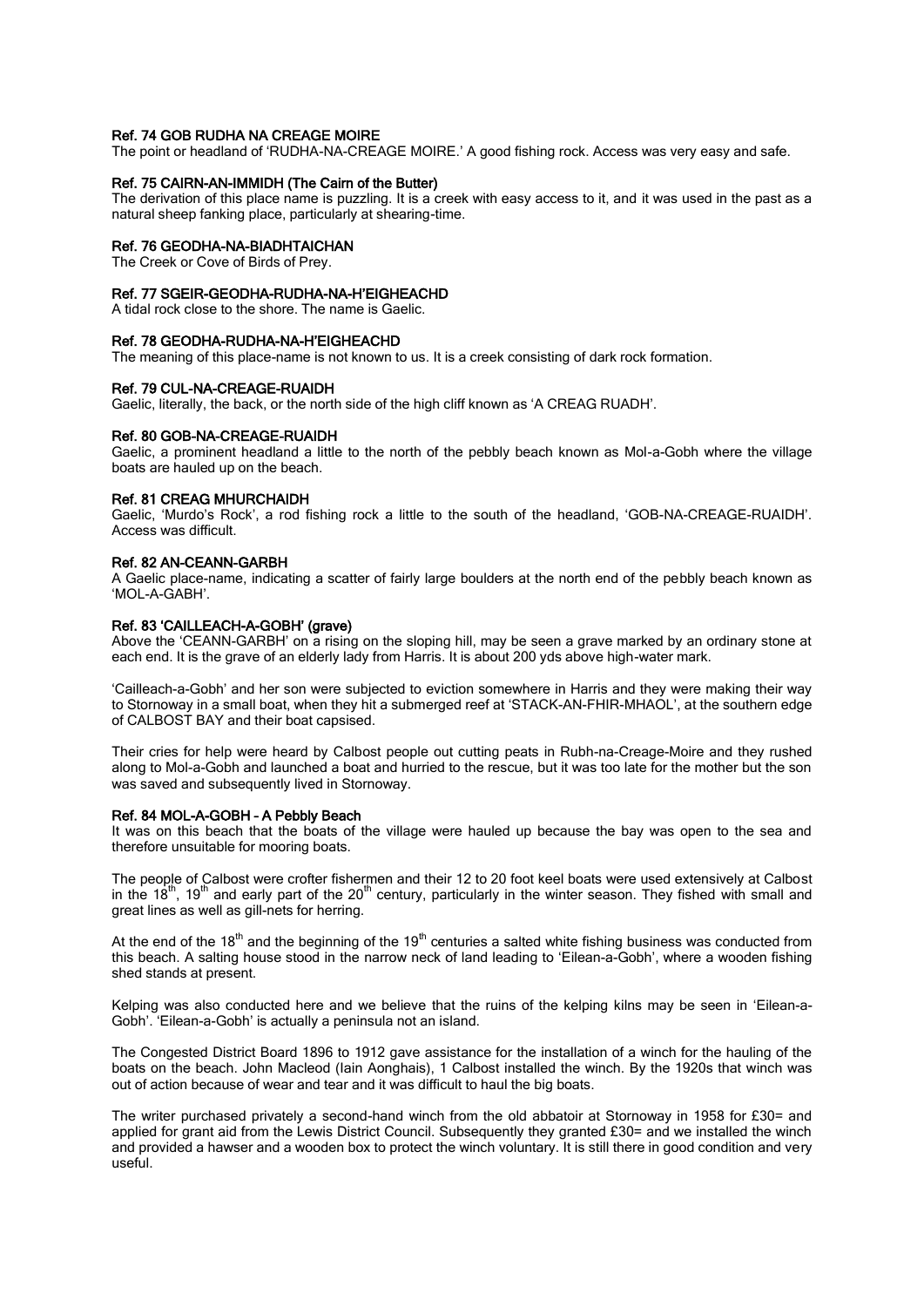## Ref. 85 EILEAN-A-GOBH

There is at least two good Rod fishing rocks on Eilean-a-Gobh, 'Coul-an-t-Eilean' and 'Ceann an t-Eilean'.

## Ref. 86 FISH-SALTING-AND-DRYING-STATION

The last tacksman at Calbost, Rob Weir, who died in 1821 operated the fish salting station at Mol-a-Gobh.It was said that one of the original crofters at Calbost was the last person to operate the salting station after Robert Weir, Murdo Nicolson, 11, Calbost.

At one time ships called at Calbost bay to load dried fish and kelp in order to bring these products to market. Tradition relate that if these ships were returning from Ireland, light (that is without cargo). Apparently it was the custom to use Irish soil as ballast and subsequently unload the soil at places like Calbost when they called for another cargo.

Oral tradition relate that Irish soil is in various places in Lewis, including 'GARADH-MOR-ROB-WEIR', Rob Weir's big garden.

## Ref. 87 KELP-KILNS-RUINS

We speculate that it is the ruins of the kelping kilns that may be seen within 'Eilean-a-Gobh'?

## Ref. 88 CAMUS CHALABOIST

A Gaelic place-name meaning Calbost Bay.

## Ref. 89 AN-GOBH-RUADH

A Gaelic place-name. 'Ruadh' means brown and the rocks at the place has a brown hue. Presumably that might be the basis of the name. Although it was a shallow place, it was, nevertheless, a very popular rod fishing rock. Our ceilidh-house host, Angus Morrison, spent a lot of his time rod fishing here. Access was easy.

#### Ref. 90 CLACH-MHOR-A-GOBH

A little above the 'Gobh-Ruadh', on the bye-walk, 'FRITH-RATHAD', between the village and the 'GOBH' beach, stands a natural pillar of rock called 'CLACH-MHOR-A-GODH'.

This pillar of rock is remembered in local tradition as the place where Ann Maclean Macleod 1802-1838 wife of John Macleod, 'SEOCK', 8 Calbost gave birth to her first born, Kenneth in 1838, 'Coinneach Sheock' who subsequently settled at 3, Marvig. Apparently Ann was on her way home from the 'Gobh' beach when she had to succumb to the pains of childbirth at this pillar of rock.

The child Kenneth, apparently named after Ann's father Kenneth Maclean, survived, but the mother died then at the age of 36 years.

Ann's father Kenneth Maclean who lived in Calbost at that time moved to 15 Gravir.

## Ref. 91 AM-BEALLACH-GLAS

That is the name given to the gorge at the end of the village boundary wall, pertaining to Croft 9, at the shore.

## Ref. 92 SGEIR-NA-SAPPAR

This is a tidal rock on the shore-line at the 'BEALLACH-GLAS' which is the point at which the village boundary wall pertaining to Croft 9 reaches the shore. 'SAPPAR' is an English term for a soldier but we are not aware of any oral tradition that associates a soldier with this tidal rock. Could the word 'SAPPAR' have associations with the precious known as 'SAPHIRE'?

## Ref. 93 LEAC-NA-BUITHAIDHAN' (The Rock of the Puffins)

'LEAC' is a Gaelic word for a sloping rock, a declivity. Apparently this rock must have been a favourite place frequented by puffins, 'BUITHAIDHAN'.

This rock was also used as a landing place by the inhabitants of the village for various things, notably for boatloads of seaweed that was used as fertiliser on their crofts.

The practice of going for a boat-load of seaweed to the island of 'TORRAY' or some other place where seaweed grew plentifully, ceased in Calbost in the 1920s, presumably because the people began to use commercial factory manufactured fertiliser more. The writer remembers the last time our own family boat went to 'TORRAY' for a boat-load of seaweed. Our boat was a white Orkney built 19 foot keel boat called 'BEAUTIFUL' SY 237. My parents and three older brothers went, I was too young to go, or perhaps I was at school.

Bubbly seaweed is very buoyant by reason of the air trapped in the bubbles and they used to load the boatsdown very low in the water, and if the wind rose on their way home, it became a very dangerous task to negotiate a passage home. On that last occasion my father felt it was prudent to lighten the boat before negotiating the headland known as 'Rudha-na-Creage-Moire' by putting my mother and Murdo, the youngest of my brothers,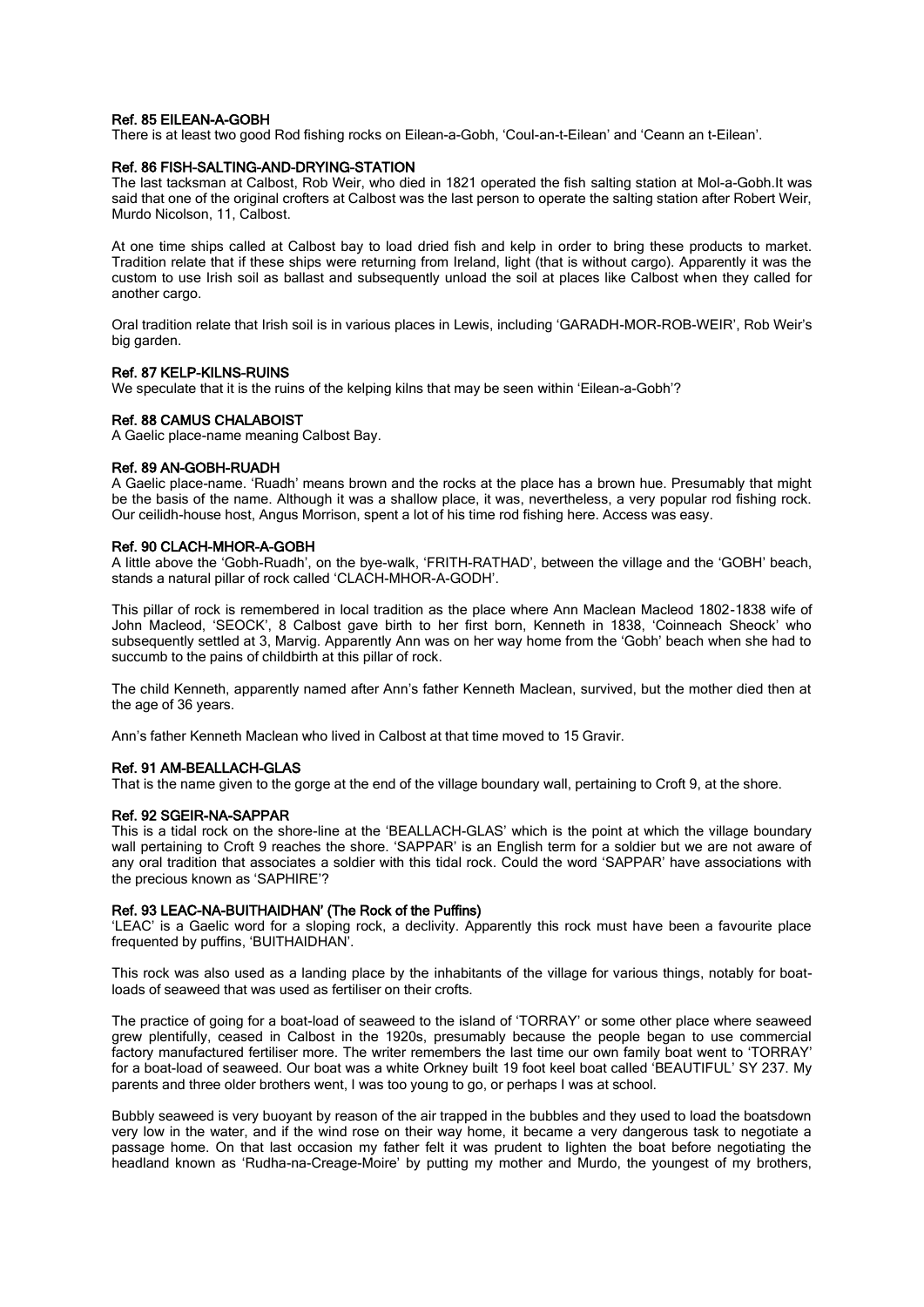ashore half-way at 'Mol-na-Braithrean'. I don't know if his motive was to lighten the boat or minimise the loss of life in the event of an accident, or both. People who go down to the sea in ships as a way of life, live dangerously.

#### Ref. 94 AN CLACHAN

Clachan is a Gaelic word often applied to a village. The word may also be applied to stepping stone, like across a stream.

The place-name in this case presumably got its name from the stepping stones across the stream from the 'LOCH-DUBH' to the sea. The place-name 'CLACHAN' is normally applied to the green grassy area of Croft 10 bordering on the stream, where boats were built from time to time.

#### Ref. 95 BUN-AN-UISQUE (End of the Water)

Bun-an-Uisque is the sea rod fishing rock on the south side of the 'CLACHAN' (see Ref. 91).

As a fishing rock it was a particularly good place for cuddies, 'CUIDIGAN', (which are small coalfish) in the spring of the year.

#### Ref. 96 LAIMHRIG (A Landing Place)

This is a Gaelic place name for wharf or landing place. It is a natural feature of the shore-line. Unfortunately it was tidal and therefore shallow and not always suitable as a landing-place. When the tide was in it was a popular rod fishing rock.

#### Ref. 97 A SGEIR MHOR

This tidal off-shore rock is situated within the bay of Calbost, just off the 'LAIMHRIG' in Ref. 96.

#### Ref. 98 A SGEIR BHEAG

This tidal rock is near the Sgeir Mhor within Calbost Bay. It is close to the shore.

#### Ref 99 A GEODHA (This cove has a pebbly beach)

'Geodha' is Gaelic for cove or creek. It is on the shore of Croft 10.

#### Ref. 100 GEODHA-AN-DHUILEASG (A STIGH)

A Gaelic place where dulse seaweed grown profusely. It was a very popular rod fishing rock. Access was easy.

#### Ref. 101 GEODHA-AN-DHUILEASG, A MUIDH

Of the two rod fishing rocks of the same name this one was more popular because of its easier access and deeper waters. A good place for wrasse.

## Ref. 102 AN GEOPAN

A small cove seldom used for rod fishing.

## Ref. 103 AN CARRAGH BUIDHE

'CARRAGH' in Gaelic may be applied to a rocky shelf or the projecting part of a rock. 'BUIDHE' is the Gaelic word for yellow. We do not know why this ledge or rock was described as yellow. Access to it was difficult and therefore it was not frequented for rod fishing very often.

#### Ref. 104 A GOB-GLAS

A Gaelic place-name, 'GOB' meaning in this case, a projecting point or small headland. 'GLAS' presumably refers to the green grassy slope above the headland.

As the location of this feature of the shore-line was half-way along the south side of Calbost bay and very deep, it was a suitable place to fasten a rope ashore and set a few gill-nets for herring across the bay with an anchor at the far end of the set of nets.

Generations of Calbost people set nets at this place regularly, particularly during the winter, mainly for a domestic supply of fresh herring.

#### Ref. 105 CREAG-ALASTAIR-AONGHAIS

A Gaelic place-name for a rod fishing rock named after a local village person who fished there frequently.

#### Ref. 106 GOB-CREAG-AN-TOILL

A Gaelic place-name descriptive of a headland to which access was gained by passing through a hole in the rocks.

It was a very good rod fishing place with plenty of depth of sea water. Access was reasonable.

## Ref. 107 CAIRN-TOLL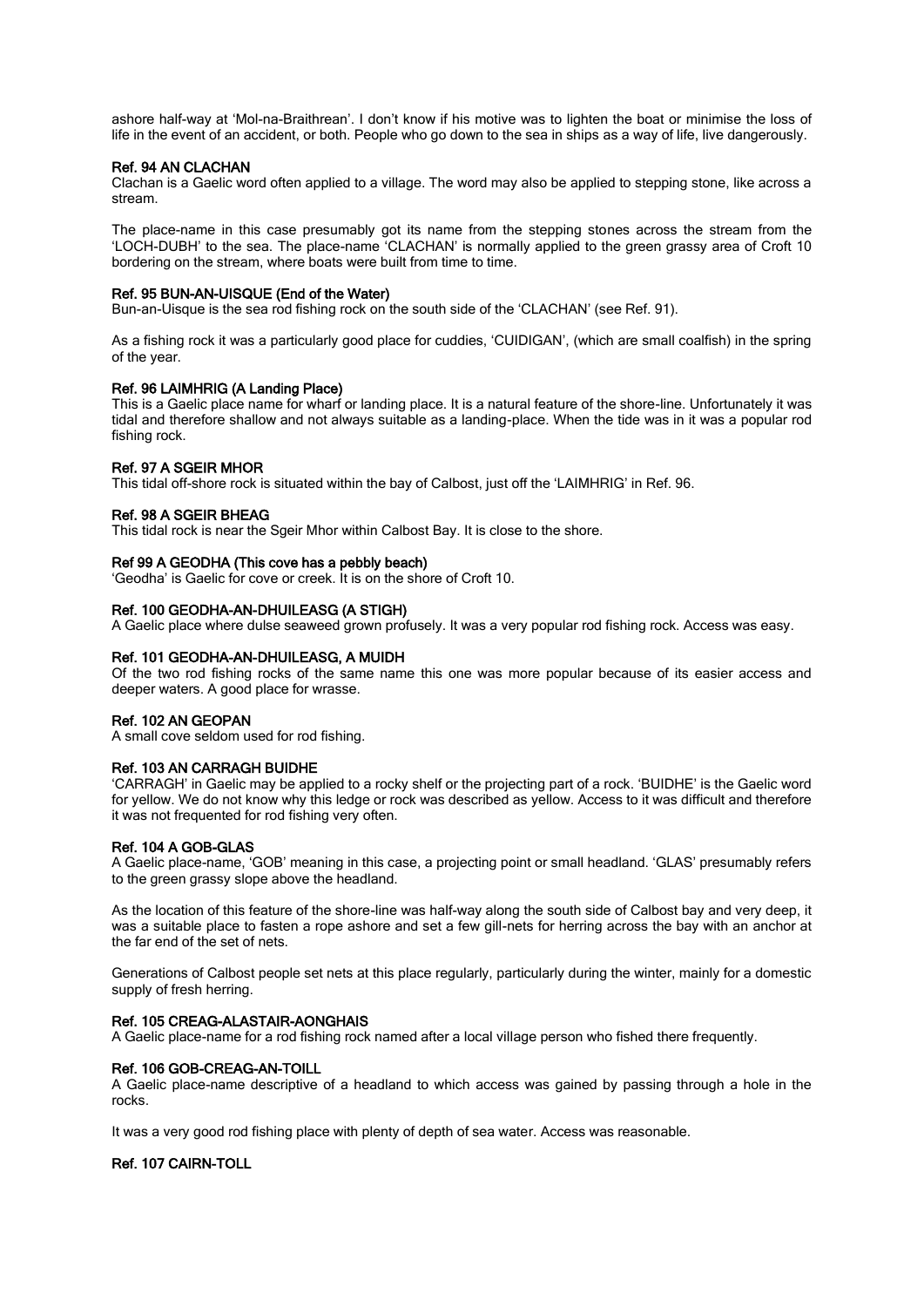A Gaelic place-name, so called because the sea flowed back and fore through holes in the rocks, creating a booming roar when the sea was rough.

It was seldom used as a rod fishing rock. Access was difficult.

## Ref. 108 CREAG-AN-UILLT

A Gaelic place-name, so called because there is a small stream coming down the hill at this point when the weather is wet.

It is particularly deep and therefore very suitable for rod sea-fishing. It was very popular because of its easy acess.

At one time a ship crashed into the rocks at this point.

## Ref. 109 A-LOING

We are not sure of the definition of this place-name, it could be a Gaelic name meaning 'ship'. Depending on the correct spelling and phonetic sound of the word as used locally, it could possibly belong to another language. More research is needed.

It was a very good road seafishing rock and access was reasonably easy.

#### Ref. 110 GEODHA-BHEAG-NA-LOING

Meaning the creek of the LOING.

#### Ref. 111 STAC-AN-FHIR-MHAOL

Usually marked on the maps. A Gaelic place-name. The word 'STAC' in Gaelic translates to a high cliff or projecting rock. In this case the place-name refers to a headland or projecting rock. It is located at the southern edge of Calbost Bay.

The second part of the name, 'FEAR-MAOL', surely refers to a bald man and the implication of this place-name is lost in the mists of time.

It could be that a bald person fished regularly from this point. It was a good fishing rock but access was difficult from the landward approach.

There is an off-shore reef at this point where the local people fished from small rowing boats for LYTHE etc.

#### Ref.112 CREAG-DHONNACHADH

This feature of the shore-line translates from Gaelic to English as 'DUNCAN'S ROCK'. We never heard of any local tradition that identified the 'Duncan', who is commemorated by this place-name.

It is a deep, wharf-like rock, very suitable for rod sea fishing but extremely difficult and dangerous to negotiate access to it. Nevertheless, we knew an old age pensioner who frequently fished from this rock, John Morrison 9 Calbost.

## Ref. 113 GOB-LEAC-BHEAG

'GOB' in Gaelic translates to point or small headland and 'LEAC-BHEAG' translates to a small sloping rock or declivity, as against 'GOB-LECK-MHOR' meaning big rock of the same kind further along the coast.

It was a very good rod fishing rock, with very easy access.

#### Ref. 114 GORMAIG

We do not know what language or the meaning of this place-name. The first part of the name, 'GORM' translates to 'BLUE'. The name could conceivably mean 'Green grassy mound'. Also, there is a bird called 'GORMAG'. More research is needed.

It was a very good rod fishing rock.

#### Ref. 115 LEAC GORMAAG

'LEAC' translates to a sloping flat rock of declivity. It is a rod fishing rock beside 'GORMAAG'.

#### Ref. 116 UIDHSEAL

This is probably a Norse name. More research is needed here. Part of this cliff is very high and frequented by sea-birds. The lower part was a good rod fishing rock.

#### Ref. 117 GOB-LEAC-MHOR

This small headland in Gaelic was used extensively as a rod fishing rock. Access to it was easy.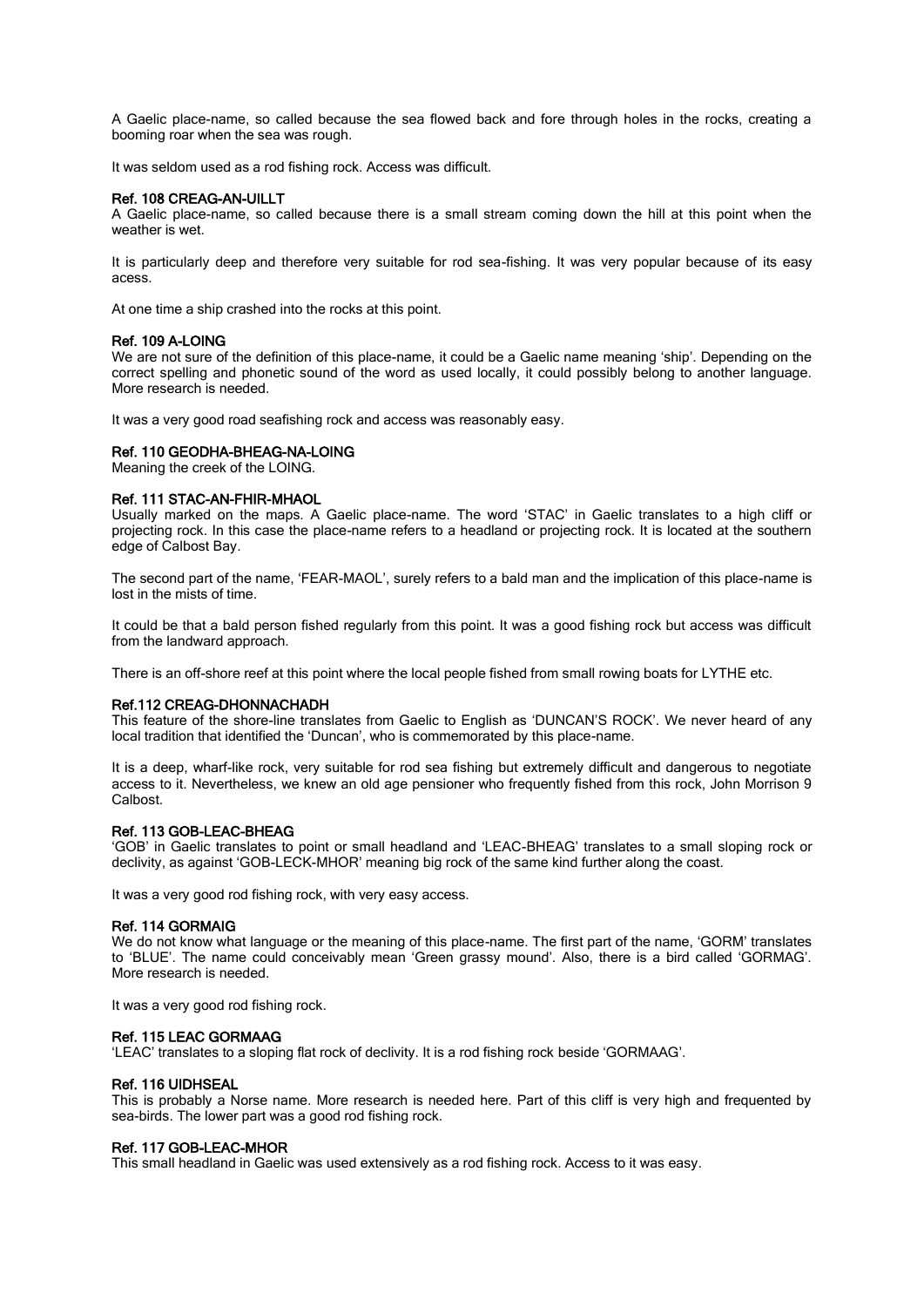## Ref. 118 AN CORRAN

'CORRAN' in Gaelic means, (a reaping hook or tool), a headland or point reaching far out into the sea. Both of these descriptions fit this place-name. This feature marks the northern edge of the bay of the 'CREAGAN-RUADH'. It is a very good rod fishing rock but extremely difficult and very dangerous to gain access to it from the high hill above the fishing rock, with the scree very loose.

At the top of the 'CORRAN' hill there is a cave which is used by pigeons as a nesting place.

Also, at the top of the 'CORRAN' hill may be seen a projecting rock on the skyline, which is a natural image of a horse's head and neck. At one time this natural rock had two ears but generations of boys spent a lot of time firing stones at the so-called ears, and eventually succeeding in knocking off one of the ears.

'MOL-AN-EICH', the Beach of the Horse, nearby, got its name from this natural image of a horse's head. If one positions onesself at the correct angle to the horse's head, either on land or sea, one gets a good view of this phenomenon against the skyline.

## Ref. 119 STACK-NA-SGARBH

This small headland appears to have got its Gaelic name as a result of cormorants who apparently were in the habit of alighting and resting on this rock.

## Ref. 120 GEODHA DUBH STACK NA SGARBH

A creek near Stack na Sgarbh.

## Ref. 121 AN CREAGAN RUADH

This is a Gaelic name indicating a small rocky eminence of brownish stratified rock. Generations of Calbost people used this rock as a fishing rock. Access was easy.

#### Ref. 122 MOL-AN-EICH

This feature of the shore-line got its Gaelic name from the so-called projecting rock in the form of a horse's head at the top of the hill to the east of the pebbly beach. There is evidence of cultivation in the area, which indicates that this area may have been inhabited at one time (see 118 Corran).

#### Ref. 123 CHARNAICH

As the Gaelic name indicates, this is a sloping hill covered with rocks and boulders, just north of the 'CREAG-FHROACH'.

## Ref. 124 A CREAG-FHROACH (The Heather Rock)

This Gaelic place-name is a prominent headland. It marks the southern edge of the bay of the 'CREAGAN-RUADH' and the northern edge or entrance to 'LOCH-ODHAIRN' (Loch Grabhar).

## Ref. 125 A CHARNAICH MHOR

A Gaelic place-name indicating rocks and boulders.

## Ref. 126 CREAG NEILL

This place name translates to 'NAIL'S ROCK' probably because someone called Neil frequented the place as a good rod fishing rock. It is just within the area of Loch Odhairn (Loch Grabhir).

## Ref 127 LEABAIDH AN UAMHA (The Sea Monster's Bed)

The story of this place-name is lost in the mists of time. It is a reminder of the brevity of life as is many other place-names. CALBOST area has been inhabited by several waves of people and we, the Gaels, the latest wave of people to occupy the area, appear to be about to vacate the place, and probably all these place-names will be lost forever.

#### Ref. 128 A GOB GLAS

We are not so familiar with this area and we confine ourselves to recording the place-name.

## Ref. 129 GEODHA GLAS A MUIGH

One of two similar creeks or coves. This is the outer.

## Ref. 130 SGEIR A CALLACH

A reef close to the shore.

## Ref. 131 GEODHA GLAS A STIGH

This is the inner of the two similar creeks in this area.

#### Ref. 132 MOL-LITI-SITHEAN

Tradition relate that a community lived here at 'LITI-SITHEAN' (spelt 'SITHINN' on the map). Probably they used this beach with their boats.